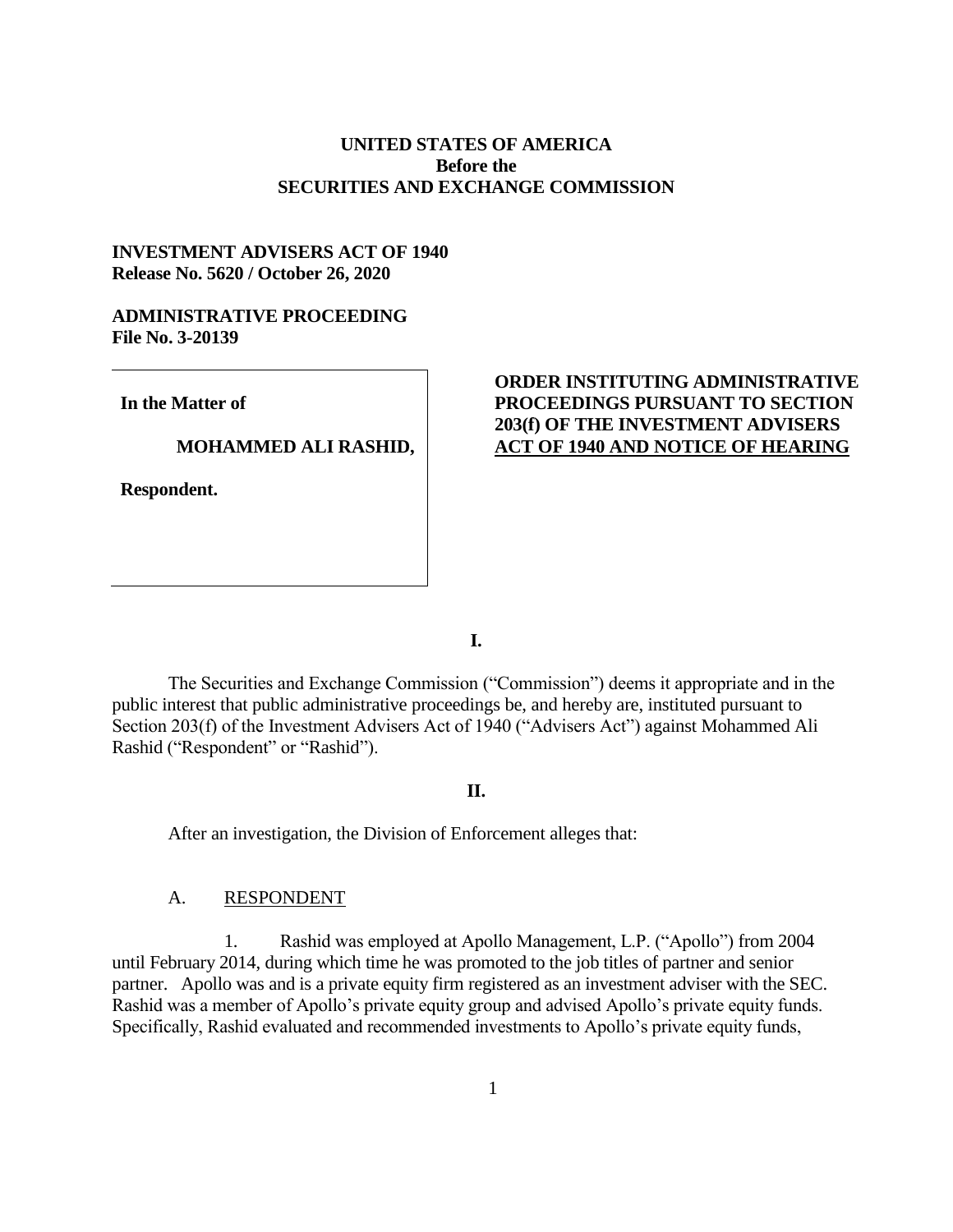monitored investment performances, and received compensation for his services. Rashid, age 44, currently resides in Miami Beach, Florida.

#### B. ENTRY OF THE INJUNCTION

2. On October 14, 2020, a final judgment was entered against Rashid, permanently enjoining him from future violations of Section 206(2) of the Advisers Act, in the civil action entitled Securities and Exchange Commission v. Mohammed Ali Rashid, Civil Action Number 17-cv-8223 (PKC) in the United States District Court for the Southern District of New York.

3. The Commission's complaint alleged that, from at least January 2010 until June 2013, Rashid violated Section 206(1) and 206(2) of the Advisers Act by fraudulently claiming that his personal expenses were legitimate business expenses, and those expenses were thereafter paid by private equity funds advised by Apollo and Rashid. The Commission further alleged that Rashid was reimbursed for approximately \$290,000 in personal expenses fraudulently disguised as legitimate business expenses, including a New Year's trip to Brazil, a friend's bachelor party and wedding, a flight to the Super Bowl, and numerous dinners with friends and family at high-end Manhattan restaurants.

4. On September 23, 2020, after a nine-day bench trial at which 33 witnesses testified, the district court issued Findings of Fact and Conclusions of Law which found that Rashid had violated Section 206(2) of the Adviser Act by virtue of: (1) Rashid knowingly, repeatedly and falsely claiming that personal expenses were business expenses; (2) Rashid, as a senior partner of Apollo, acting with reckless indifference in failing to ensure that none of these false business expenses were charged to the funds he advised; and (3) the false business expenses, in fact, were charged to the funds, thereby operating as a fraud upon them. The court's October 14, 2020 judgment enjoined Rashid from committing future violations of Section 206(2) of the Advisers Act, and ordered him to pay a civil penalty in the amount of \$240,000. The Commission had not sought disgorgement because Rashid had already repaid Apollo for his ill-gotten gains, and Apollo had already reimbursed the affected funds.

### **III.**

In view of the allegations made by the Division of Enforcement, the Commission deems it necessary and appropriate in the public interest that public administrative proceedings be instituted to determine:

A. Whether the allegations set forth in Section II hereof are true and, in connection therewith, to afford Respondent an opportunity to establish any defenses to such allegations;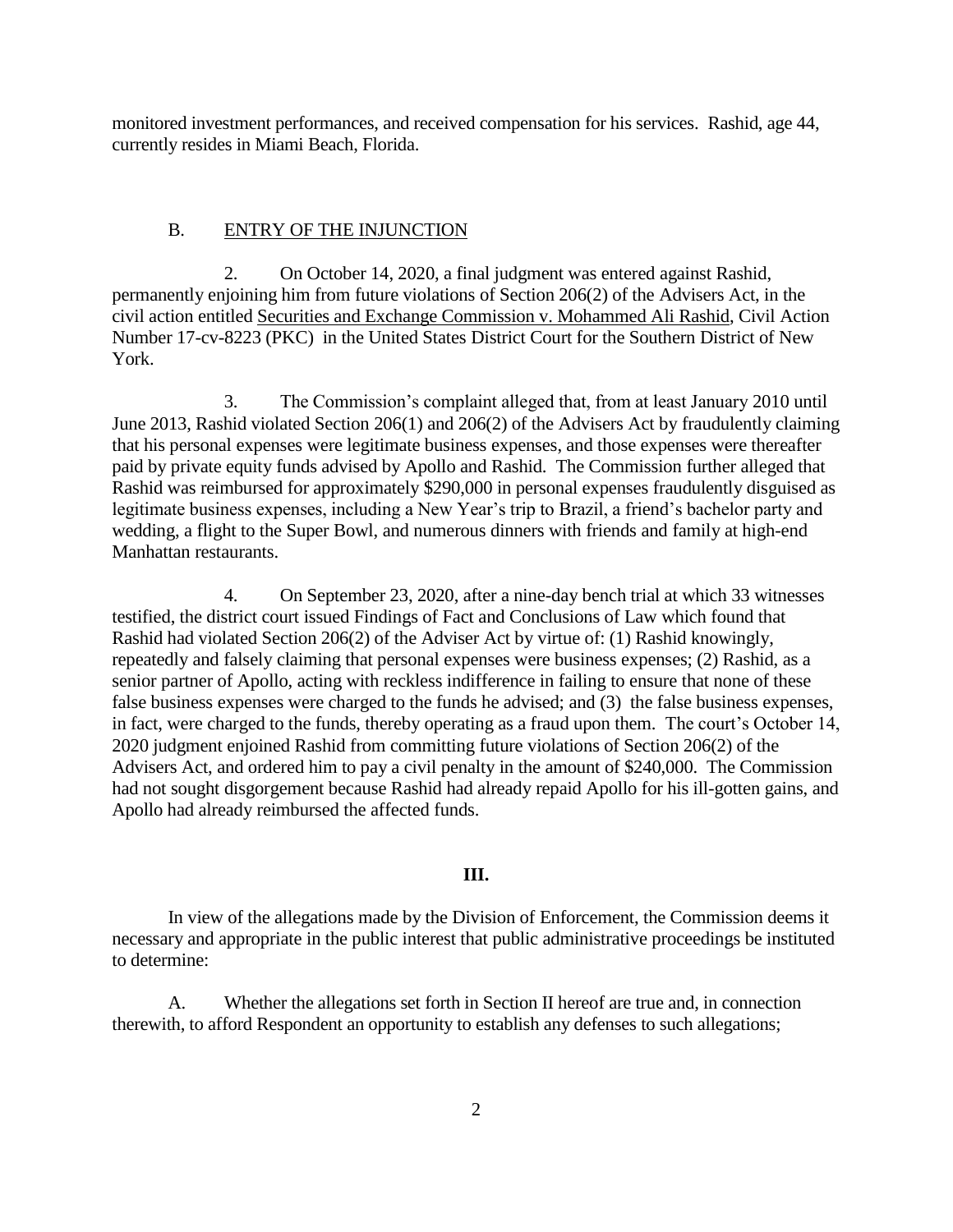B. What, if any, remedial action is appropriate in the public interest against Respondent pursuant to Section 203(f) of the Advisers Act; and

#### **IV.**

IT IS ORDERED that a public hearing before the Commission for the purpose of taking evidence on the questions set forth in Section III hereof shall be convened at a time and place to be fixed by further order of the Commission, pursuant to Rule 110 of the Commission's Rules of Practice, 17 C.F.R. § 201.110.

IT IS FURTHER ORDERED that Respondent shall file an Answer to the allegations contained in this Order within twenty (20) days after service of this Order, as provided by Rule 220(b) of the Commission's Rules of Practice, 17 C.F.R. § 201.220(b).

IT IS FURTHER ORDERED that the Division of Enforcement and Respondent shall conduct a prehearing conference pursuant to Rule 221 of the Commission's Rules of Practice, 17 C.F.R. § 201.221, within fourteen (14) days of service of the Answer. The parties may meet in person or participate by telephone or other remote means; following the conference, they shall file a statement with the Office of the Secretary advising the Commission of any agreements reached at said conference. If a prehearing conference was not held, a statement shall be filed with the Office of the Secretary advising the Commission of that fact and of the efforts made to meet and confer.

If Respondent fails to file the directed Answer, or fails to appear at a hearing or conference after being duly notified, the Respondent may be deemed in default and the proceedings may be determined against him upon consideration of this Order, the allegations of which may be deemed to be true as provided by Rules 155(a), 220(f), 221(f) and 310 of the Commission's Rules of Practice, 17 C.F.R. §§ 201.155(a), 201.220(f), 201.221(f), and 201.310.

This Order shall be served forthwith upon Rashid by any means permitted by the Commission's Rules of Practice. This Order shall be served upon Rashid as provided for in Rule 141(a)(2)(iv) of the Commission's Rules of Practice, 17 C.F.R. § 201.141(a)(2)(iv).

The Commission finds that it would serve the interests of justice and not result in prejudice to any party to provide, pursuant to Rule 100(c) of the Commission's Rules of Practice, 17 C.F.R. § 201.100(c), that notwithstanding any contrary reference in the Rules of Practice to service of paper copies, service to the Division of Enforcement of all opinions, orders, and decisions described in Rule 141, 17 C.F.R. § 201.141, and all papers described in Rule 150(a), 17 C.F.R. § 201.150(a), in these proceedings shall be by email to the attorneys who enter an appearance on behalf of the Division, and not by paper service.

Attention is called to Rule 151(b) and (c) of the Commission's Rules of Practice, 17 C.F.R. § 201.151(b) and (c), providing that when, as here, a proceeding is set before the Commission, all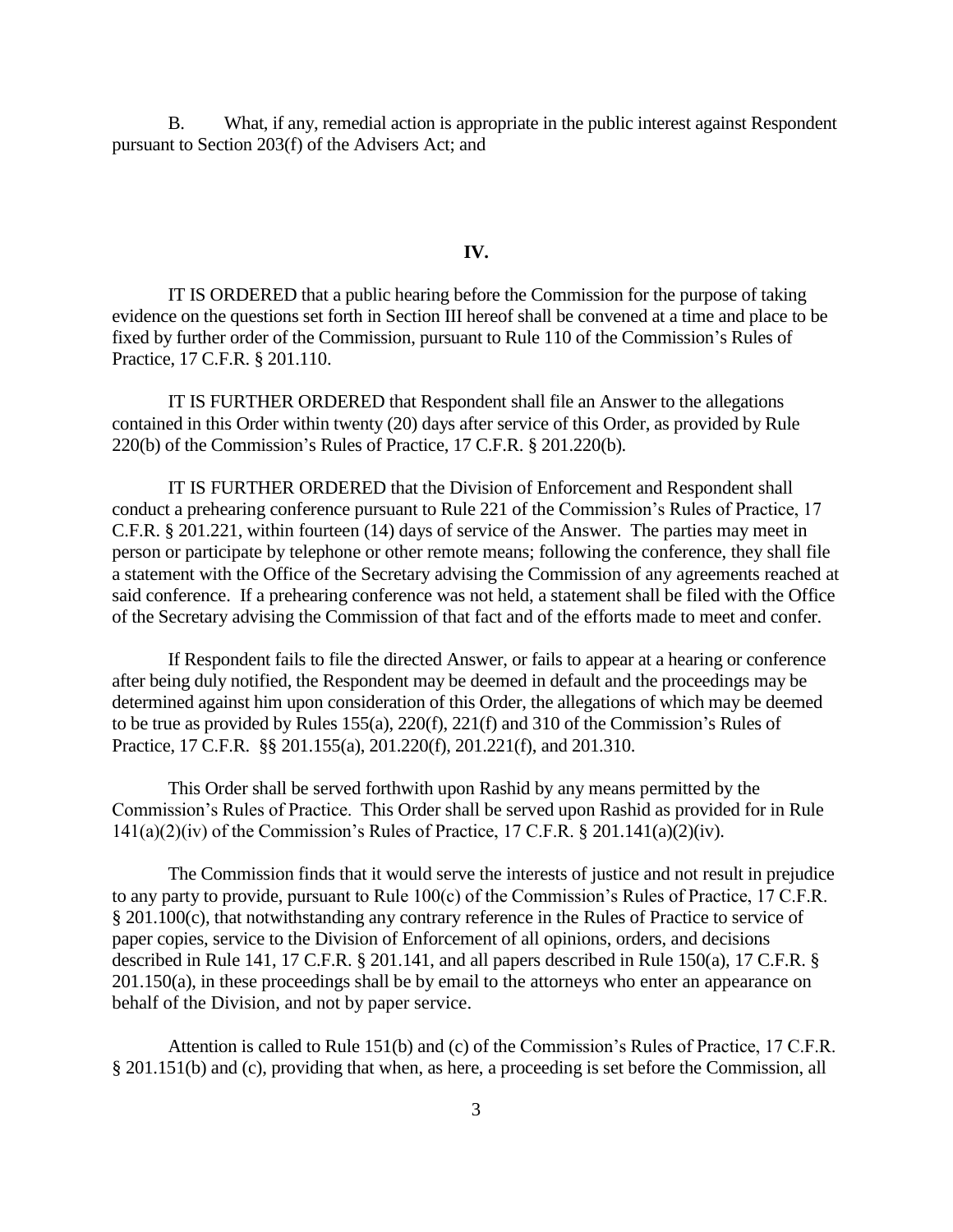papers (including those listed in the following paragraph) shall be filed with the Office of the Secretary and all motions, objections, or applications will be decided by the Commission. The Commission requests that an electronic courtesy copy of each filing should be emailed to [APFilings@sec.gov](mailto:APFilings@sec.gov) in PDF text-searchable format. Any exhibits should be sent as separate attachments, not a combined PDF.

The Commission finds that it would serve the interests of justice and not result in prejudice to any party to provide, pursuant to Rule 100(c) of the Commission's Rules of Practice, 17 C.F.R. § 201.100(c), that notwithstanding any contrary reference in the Rules of Practice to filing with or disposition by a hearing officer, all filings, including those under Rules 210, 221, 222, 230, 231, 232, 233, and 250 of the Commission's Rules of Practice, 17 C.F.R. §§ 201.210, 221, 222, 230, 231, 232, 233, and 250, shall be directed to and, as appropriate, decided by the Commission. This proceeding shall be deemed to be one under the 75-day timeframe specified in Rule of Practice  $360(a)(2)(i)$ , 17 C.F.R. § 201.360(a)(2)(i), for the purposes of applying Rules of Practice 233 and 250, 17 C.F.R. §§ 201.233 and 250.

The Commission finds that it would serve the interests of justice and not result in prejudice to any party to provide, pursuant to Rule 100(c) of the Commission's Rules of Practice, 17 C.F.R. § 201.100(c), that the Commission shall issue a decision on the basis of the record in this proceeding, which shall consist of the items listed at Rule 350(a) of the Commission's Rules of Practice, 17 C.F.R. § 201.350(a), and any other document or item filed with the Office of the Secretary and accepted into the record by the Commission. The provisions of Rule 351 of the Commission's Rules of Practice, 17 C.F.R. § 201.351, relating to preparation and certification of a record index by the Office of the Secretary or the hearing officer are not applicable to this proceeding.

The Commission will issue a final order resolving the proceeding after one of the following: (A) The completion of post-hearing briefing in a proceeding where the public hearing has been completed; (B) The completion of briefing on a motion for a ruling on the pleadings or a motion for summary disposition pursuant to Rule 250 of the Commission's Rules of Practice, 17 C.F.R. § 201.250, where the Commission has determined that no public hearing is necessary; or (C) The determination that a party is deemed to be in default under Rule 155 of the Commission's Rules of Practice, 17 C.F.R. § 201.155, and no public hearing is necessary.